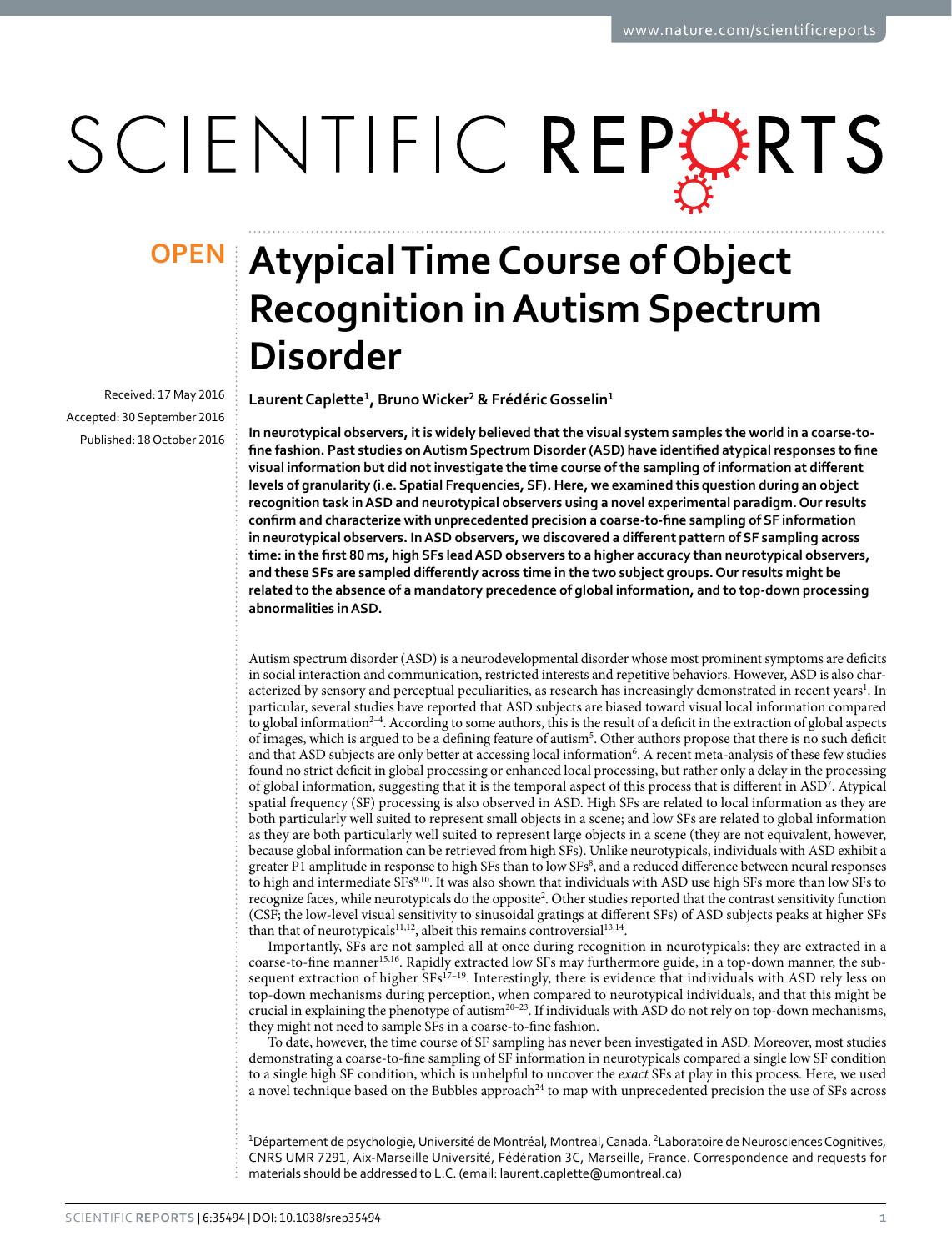time in both neurotypical and ASD subjects. On each trial, subjects had to recognize an object from a brief video sampling random SFs on random frames; we then reverse correlated the revealed SFs with response accuracy. This technique allows us to reveal the difference between the groups for each SF in each time frame, and thus to settle major issues such as whether ASD subjects exhibit a deficit in sampling low SFs, an enhanced sampling of high SFs, or a difference in the time course of SF sampling.

#### **Results**

There were no difference between groups in average response time (ASD: 814 ms; Controls: 752 ms; *t*(58) = 0.77, *p* > 0.25) or in the average quantity of information (the number of bubbles; see Methods) needed to recognize objects with 75% accuracy (ASD: 42.29; Controls: 40.06; *t*(58)=0.39, *p*>0.25).

To uncover which spatial frequencies in which time frames led to accurate object recognition, we performed multiple least-square linear regressions between accuracies and the SF x time sampling matrices (which indicate if each SF in each time frame is sampled or not) of the corresponding trials, for each subject. Then, for each SF on each time frame, we compared the regression coefficients across subjects and computed one-sample and two-sample *t* statistics; this resulted in within-group and between-group *t* maps indicating respectively how the presentation of specific SFs on specific time frames correlates with accuracy for each group and how these correlations differ between the groups (see 2D plots on [Fig. 1](#page-2-0)).

In neurotypical subjects, SFs between about 1 and 20 cycles per image (cpi) throughout stimulus presentation and SFs up to 36 cpi in the second half of the video (*p*< 0.05, corrected for Family-Wise Error Rate (FWER); peak Cohen's *d*= 1.60) led to accurate recognition. In ASD subjects, three blobs reached statistical significance (*p*<0.05, FWER-corrected; peak *d*=1.90): the largest (291 pixels) peaked at 11 cpi and 80ms, the second largest (132 pixels) at 15.5 cpi and 296ms, and the smallest (63 pixels) at 3.5 cpi and 213ms. In the group contrast, SFs peaking at 25.5 cpi and 71ms led to more accurate recognition in ASD participants than in neurotypical subjects (*p*<0.05, FWER-corrected; peak *d*=1.16; [Fig. 1](#page-2-0)).

To investigate the time course of sampling of each SF and uncover if it was used increasingly or decreasingly across time, we fitted a line across time for each SF in each subject map. We then took the slopes of these lines across subjects and computed one-sample *t* statistics for each SF. This resulted in within-group *t* vectors indicating the slope of use (increasing or decreasing) of each SF across time for each group ([Fig. 1,](#page-2-0) upper panel, 1D plots). To test whether the time course of sampling was different between the groups, we then computed two-sample *t* statistics for each SF. This resulted in a between-group *t* vector indicating how the slopes of use differed between the groups [\(Fig. 1](#page-2-0), lower panel, 1D plots).

Results show that while ASD subjects seem to use each SF in an approximately constant manner across time, neurotypical subjects use SFs around 25 cpi increasingly across time (*p*<0.05, FWER-corrected; peak *d*=0.57). These same SFs are used more in an increasing manner across time in neurotypical subjects than in ASD subjects (*p*< 0.05, FWER-corrected; peak *d*= 1.08; [Fig. 1\)](#page-2-0). This confirms an interaction between group and time course of sampling of SFs around 25 cpi and shows that this time course differed between the groups for these SFs.

#### **Discussion**

In this study, we investigated with unprecedented precision how neurotypical and ASD subjects sample SFs across time. We first observed that neurotypicals use lower SFs (up to about 20 cpi) throughout all stimulus presentation, while they use higher SFs increasingly with the passage of time. This confirms previous findings of a coarse-to-fine sampling, and nuances them by showing that low SFs continue to be used in the latest time frames. This is the first piece of evidence for a hypothesis originally formulated by Ullman<sup>[25](#page-5-1)</sup> (see also ref. [26\)](#page-5-2) according to which low SFs are continuously extracted to activate coarse representations of new objects in the visual field.

Moreover, we have discovered that ASD observers do not extract SFs across time like neurotypical observers: in the first 80ms, high SFs around 25 cpi lead ASD observers to a higher accuracy than neurotypical observers, and these SFs are sampled differently across time in the two subject groups. An increased early sampling of high SFs in ASD subjects might explain the enhanced neural activity they exhibit early in visual processing in response to such SF[s8](#page-4-5) . Furthermore, their initial simultaneous sampling of low and high SFs is consistent with the observa-tion of a reduced segregation between neural responses to intermediate and high SFs in their early processing<sup>[9,](#page-4-6)10</sup>.

Some authors have suggested that autistic perception could be explained by a deficit in the processing of global information<sup>5</sup>; others suggested that it could be explained better by a superiority in accessing local information<sup>[6](#page-4-3)</sup>. Published findings on the subject are contradictory<sup>1[,7](#page-4-4),[27](#page-5-3)</sup>. Importantly, our results do not show any difference in the extraction of low SFs (analogous to global information), and only a more immediate extraction of high SFs (analogous to local information). These results suggest that the difference in SF perception between neurotypicals and ASD observers relies specifically in the time course of extraction of high SFs. The local bias present in ASD perception might thus be the result of a more immediate access to fine visual information without the mandatory precedence of global information observed in neurotypicals.

The absence of a coarse-to-fine sampling in individuals with ASD might also be linked to abnormalities in top-down processing[20](#page-4-15),[22](#page-5-4). Prominent models of object recognition state that the extraction of low SFs activates an object representation that modulates the subsequent extraction of higher SFs in a top-down fashion $17-19$ . In ASD observers, early extraction of low SFs cannot guide the sampling of the diagnostic higher SFs since high and low SFs are sampled equally early, soon after stimulus onset.

#### **Methods**

**Participants.** Forty-three neurotypical adults and twenty-one adults with ASD were recruited. Power analyses were not performed before the recruitment to determine the optimal sample sizes because of the use of a new experimental technique and unknown effect sizes. A sample size of approximately 20 was chosen for the ASD group because it is fairly common in studies of this clinical population; a larger sample size of approximately 40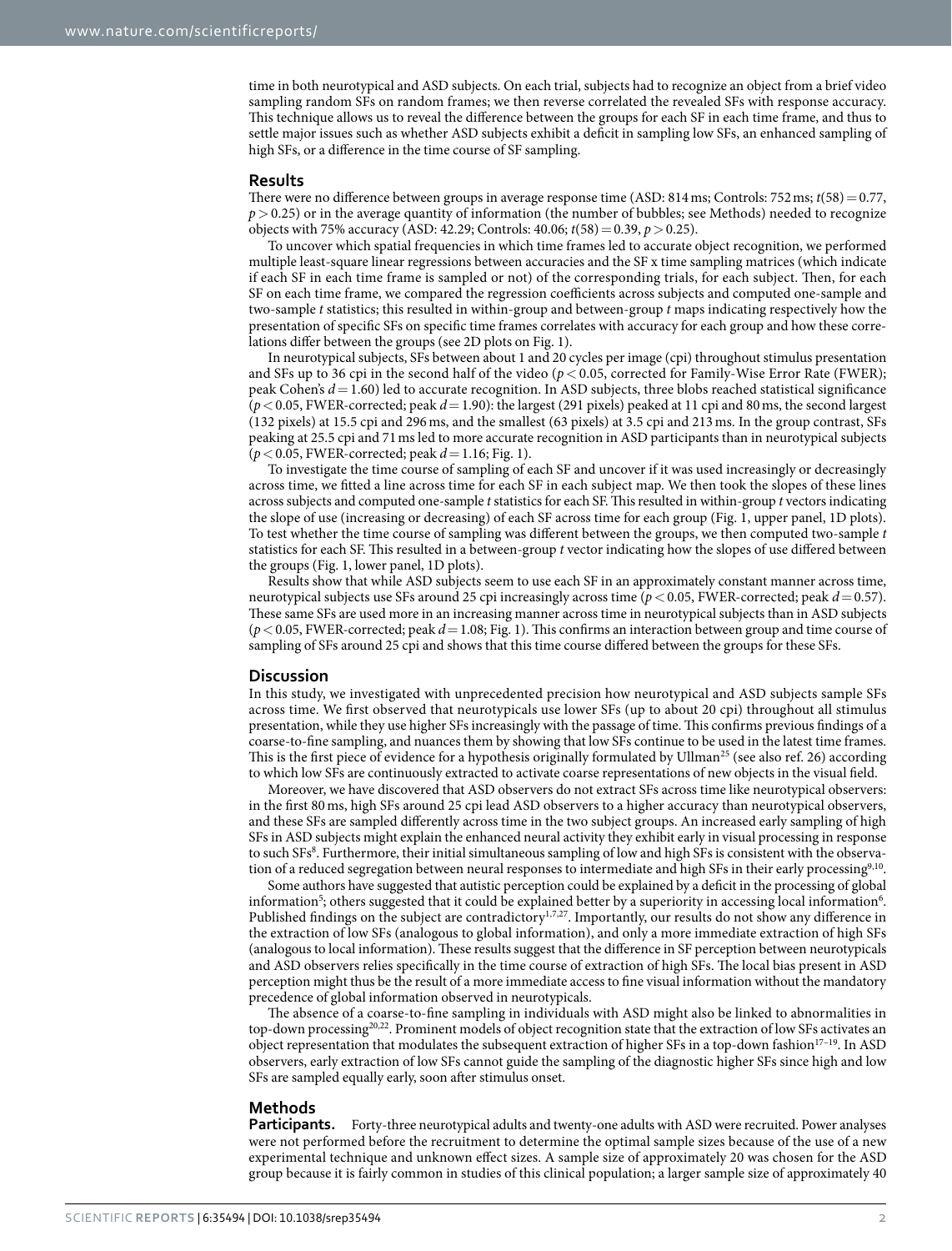

<span id="page-2-0"></span>

was chosen for the neurotypical group to increase our statistical power. ASD participants were diagnosed by an expert psychiatrist or licensed clinical psychologist and the diagnosis had to be recently confirmed, with each having met the criteria for ASD within the past 3 years on the basis of the DSM-IV-TR<sup>[28](#page-5-5)</sup>. In addition, most participants were also tested using either the AQ, ASAS-R or ADI-R questionnaire. Neurotypical participants were recruited on the campus of the Université de Montréal as a comparison group. Brief interviews ensured that none of the participants suffered from any mental or neurological disorder (other than ASD for the ASD group) and that they were free of medication.

Three neurotypical participants were excluded prior to the analysis: one because he did not complete the first block, one because the quantity of information he required to reach target performance was more than 3 standard deviations over the group mean, and one because his mean response time was more than 3 standard deviations over the group mean. One ASD participant was excluded because the quantity of information he required to reach target performance was more than 3 standard deviations over the group mean. The final ASD group thus included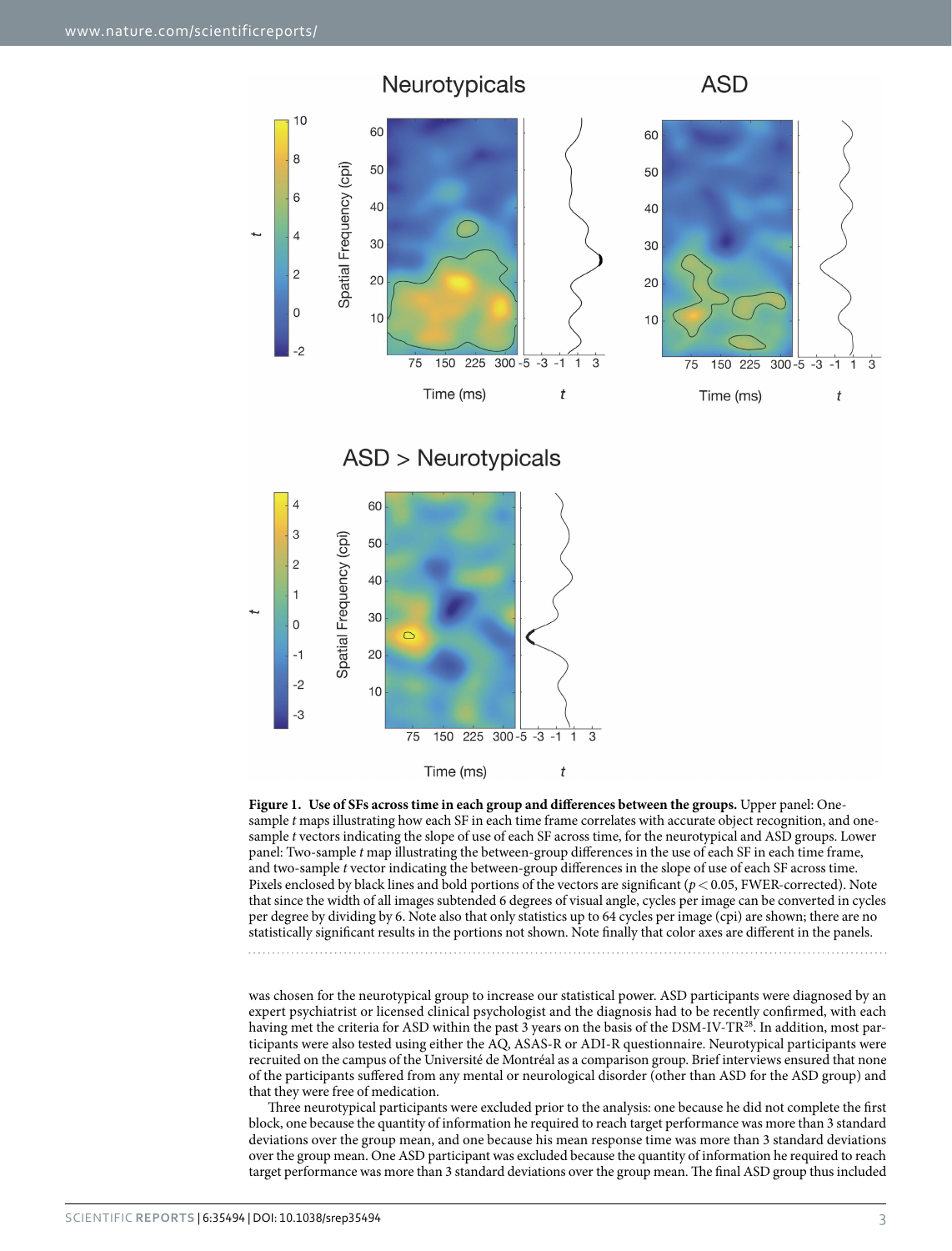

<span id="page-3-0"></span>**Figure 2. Illustration of the sampling method.** On each trial, we randomly generated a matrix of dimensions 256×40 (representing respectively SFs and frames) in which most elements were zeros and a few were ones. We then convolved this sparse matrix with a 2D Gaussian kernel (a "bubble"). This resulted in the trial's sampling matrix, shown here as a plane with a number of randomly located bubbles. Every column of this sampling matrix was then rotated around its origin to create isotropic 2D random filters. Finally, these 2D random filters were dot-multiplied by the base image's spectrum and inverse fast Fourier transformed to create a filtered version of the image for every video frame.

20 participants (14 males; mean age =  $27.10$ , SD =  $8.72$ ), and the final neurotypical group included 40 participants (19 males; mean age = 24.43, SD = 7.55). Subject groups did not differ significantly in age ( $t(58)$  = 1.17,  $p > 0.25$ ) or gender ( $p = 0.17$ , Fisher's exact test). Participants of both groups had or were completing a post-secondary diploma at the time of the study, and had normal or corrected-to-normal vision. The experimental protocol was approved by the ethics board of the University of Montreal's Faculty of Arts and Sciences and the study was carried in accordance with the approved guidelines. Written informed consent from all participants was obtained after the procedure had been fully explained, and a monetary compensation was provided upon completion of the experiment.

**Materials.** The experimental program ran on Mac Pro (Apple Inc.) computers in the Matlab (Mathworks Inc.) environment, using functions from the Psychophysics Toolbox<sup>29[,30](#page-5-7)</sup>. All stimuli were presented on Asus VG278H monitors (1920  $\times$  1080 pixels at 120 Hz), calibrated to allow linear manipulation of luminance. Luminance values ranged from  $1.6$  cd/m<sup>2</sup> to  $159$  cd/m<sup>2</sup>. Chin rests were used to maintain viewing distance at 76 cm.

**Stimuli.** Eighty-six grayscale object images were selected from the database used in Shenhav, Barrett, & Bar<sup>31</sup> and from Internet searches. Images were  $256 \times 256$  pixels (6  $\times$  6 degrees of visual angle) and median object width was 220 pixels (SD = 47 pixels). The objects were cropped manually and pasted on a uniform mid-gray background. The SF spectrum of every object image was set to the average SF spectrum across all object images using the SHINE toolbox<sup>32</sup>. This preserved the most important spectral properties of natural objects while eliminating sources of undesired variance in the stimuli. Resulting images had a root mean square (RMS) contrast of about 0.20.

On each trial, participants were shown a short video (333ms) consisting of an object image with random SFs gradually revealed at random time points (e.g., Video S1; Video S2). To create these stimuli, we first randomly generated, on each trial, a matrix of dimensions 256× 40 (representing respectively SFs from 0.5 to 128 cycles per image or cpi, and frames, each lasting 8.33ms) in which most elements were zeros and a few were ones. The number of ones was adjusted on a trial-by-trial basis to maintain performance at 75% correct. We then convolved this sparse matrix with a 2D Gaussian kernel (a "bubble";  $\sigma_{SF}=1.5$  cpi;  $\sigma_{time}=15$  ms). This resulted in the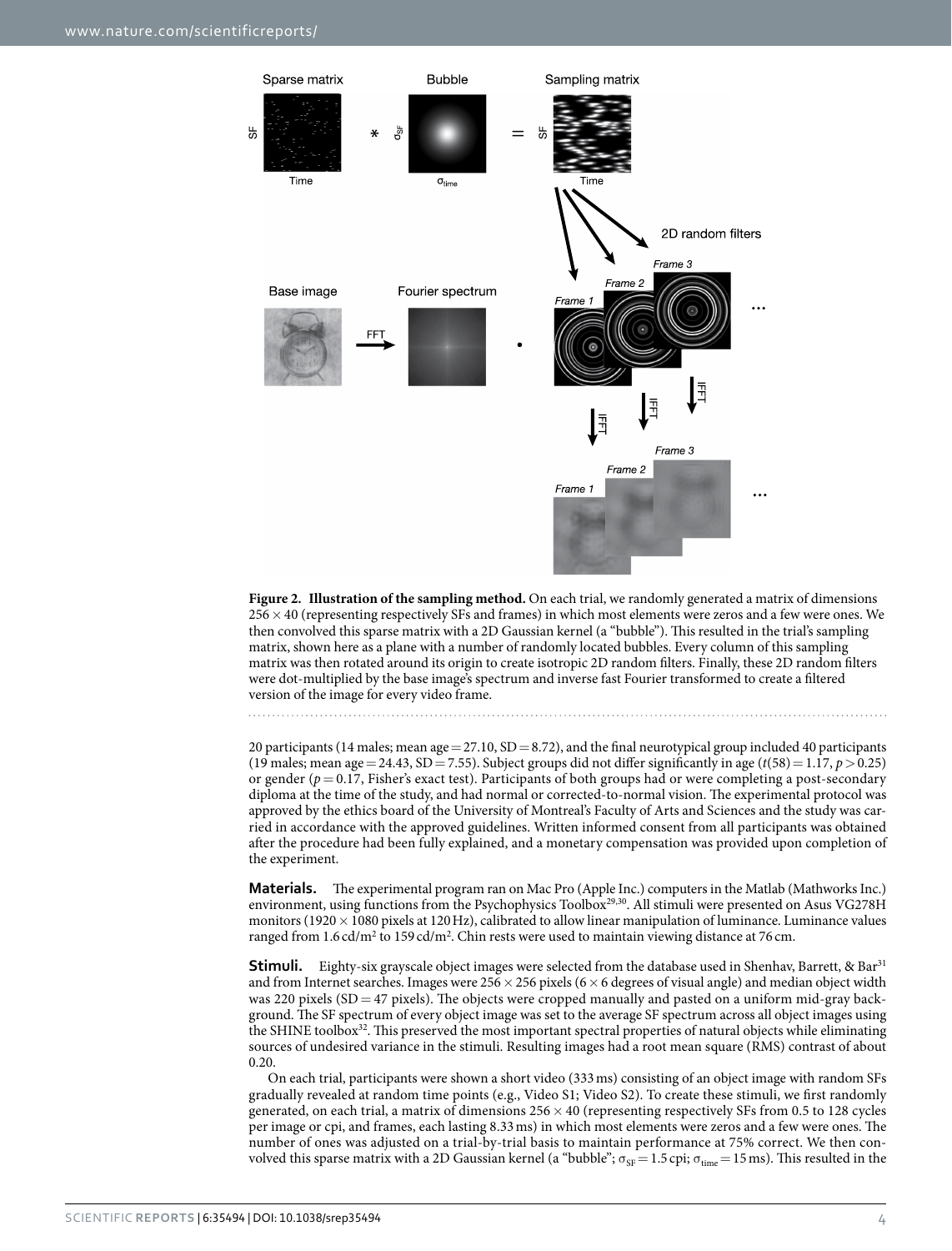trial's sampling matrix: a  $SF \times$  time plane with randomly located bubbles. Every column of this sampling matrix was then rotated around its origin to create isotropic 2D random filters. Finally, these 2D random filters were dot-multiplied by the base image's spectrum and inverse fast Fourier transformed to create a filtered version of the image for every video frame (see [Fig. 2](#page-3-0) for an illustration of this method). Thus, a SF  $\times$  time bubble centered on the SF of 10 cpi and the frame 6 in the sampling matrix would reveal this SF on this frame (and, to a lesser extent, the neighboring SFs on the neighboring frames) *in the entire image*. To ensure accurate luminance display, we applied noisy-bit dithering to the final stimuli<sup>33</sup>.

This random sampling method was preferred to other methods with lower dimensionality because it allowed us to perform a systematic search of the SF  $\times$  time space and thus to precisely infer which SFs in which time frames led to an accurate response. Moreover, this method is unbiased, as it does not require the selection of a small number of arbitrary cut-offs.

**Procedure.** After they had completed a short questionnaire for general information (age, sex, lateralisation, education, language), participants sat in front of a computer monitor, in a dim-lighted room. Participants completed two 500-trial blocks on the first day and two more on another day. Each trial comprised the following consecutive events, on a mid-gray background: a fixation cross (300ms), a uniform mid-gray field (200ms), the video stimulus (333ms), a fixation cross (300ms), a uniform mid-gray field (200ms), and an object name that remained on the screen until a response was provided by the participant or for a maximum of 1 s. Subjects were asked to indicate whether the name matched the object (it did 50% of the time) with a keyboard key press as rapidly and accurately as possible. The number of bubbles (i.e. the quantity of information revealed during the whole video) was adjusted on a trial-by-trial basis using a gradient descent algorithm to maintain performance at 75% correct.

**Regression analysis.** Before performing the regressions, accuracies and response times were transformed in z-scores for each object (to minimize variability due to psycholinguistic factors), for each 500-trial block (to minimize variability due to task learning), and for each subject (to minimize residual individual differences in performance). Trials associated with z-scores over 3 or below -3 (either in accuracy or response time) were discarded (2.13% of trials overall). Sampling matrices were also transformed in z-scores on each trial; this equalized the importance given to all trials, irrespective of the number of bubbles used on these trials.

Following the regressions, the subject-wise maps of regression coefficients were convolved with a Gaussian kernel ( $\sigma_{SF}=3.5$  cpi;  $\sigma_{time}=42$  ms) and transformed in z-scores with a bootstrapped sample, before computation of the *t* statistics. The two-sample *t* statistics were computed according to Welch's formula, which does not assume equal variances of the populations. Statistical significance of the  $t$  maps was assessed with a Pixel test<sup>34</sup>, which controls the FWER while taking into account the correlation in the data. All reported statistical test results are two-tailed.

#### **References**

- <span id="page-4-0"></span>1. Simmons, D. R. *et al.* Vision in autism spectrum disorders. *Vision Res.* **49,** 2705–2739 (2009).
- <span id="page-4-1"></span>2. Deruelle, C., Rondan, C., Gepner, B. & Tardif, C. Spatial frequency and face processing in children with autism and Asperger syndrome. *J. Autism Dev. Disord*. **34,** 199–210 (2004).
- 3. Plaisted, K., Swettenham, J. & Rees, L. Children with autism show local precedence in a divided attention task and global precedence in a selective attention task. *J. Child Psychol. Psyc*. **40,** 733–742 (1999).
- 4. Rinehart, N. J., Bradshaw, J. L., Moss, S. A., Brereton, A. V. & Tonge, B. J. Atypical interference of local detail on global processing in high- functioning autism and asperger's disorder. *J. Child Psychol. Psyc*. **41,** 769–778 (2000).
- <span id="page-4-2"></span>5. Happé, F. & Frith, U. The weak coherence account: detail-focused cognitive style in autism spectrum disorders. *J. Autism Dev. Disord*. **36,** 5–25 (2006).
- <span id="page-4-3"></span>6. Mottron, L., Dawson, M., Soulières, I., Hubert, B. & Burack, J. Enhanced perceptual functioning in autism: an update, and eight principles of autistic perception. *J. Autism Dev. Disord*. **36,** 27–43 (2006).
- <span id="page-4-4"></span>7. Van der Hallen, R., Evers, K., Brewaeys, K., Van den Noortgate, W. & Wagemans, J. Global processing takes time: A meta-analysis on local–global visual processing in ASD. *Psychol. Bull.* **141,** 549–573 (2015).
- <span id="page-4-5"></span>8. Vlamings, P. H. J. M., Jonkman, L. M., van Daalen, E., van der Gaag, R. J. & Kemner, C. Basic abnormalities in visual processing affect face processing at an early age in autism spectrum disorder. *Biol. Psyc*. **68,** 1107–1113 (2010).
- <span id="page-4-6"></span>9. Boeschoten, M. A., Kenemans, J. L., Engeland, H. V. & Kemner, C. Abnormal spatial frequency processing in high-functioning children with pervasive developmental disorder (PDD). *Clin. Neurophysiol.* **118,** 2076–2088 (2007).
- <span id="page-4-7"></span>10. Jemel, B., Mimeault, D., Saint-Amour, D., Hosein, A. & Mottron, L. VEP contrast sensitivity responses reveal reduced functional segregation of mid and high filters of visual channels in autism. *J. Vision* **10,** 13 (2010).
- <span id="page-4-8"></span>11. Kéïta, L., Guy, J., Berthiaume, C., Mottron, L. & Bertone, A. An early origin for detailed perception in autism spectrum disorder: biased sensitivity for high-spatial frequency information. *Sci. Rep*. **4,** 5475 (2014).
- <span id="page-4-9"></span>12. de Jonge, M. V. *et al.* Visual information processing in high-functioning individuals with autism spectrum disorders and their parents. *Neuropsychology*, **21,** 65–73 (2007).
- <span id="page-4-10"></span>13. Koh, H. C., Milne, E. & Dobkins, K. Spatial contrast sensitivity in adolescents with autism spectrum disorders. *J. Autism Dev Disord*, **40,** 978–987 (2010).
- <span id="page-4-12"></span><span id="page-4-11"></span>14. Behrmann, M. *et al.* Configural processing and its relationship to face processing. *Neuropsychologia* **44,** 110–129 (2006).
- 15. Hughes, H. C., Nozawa, G. & Kitterle, F. Global precedence, spatial frequency channels, and the statistics of natural images. *J. Cogn. Neurosci*. **8,** 197–230 (1996).
- <span id="page-4-13"></span>16. Schyns, P. G. & Oliva, A. From blobs to boundary edges: evidence for time- and spatial-scale-dependent scene recognition. *Psychol. Sci.* **5,** 195–200 (1994).
- <span id="page-4-14"></span>17. Bar, M. A cortical mechanism for triggering top-down facilitation in visual object recognition. *J. Cogn. Neurosci*. **15,** 600–609 (2003).
- 18. Bar, M. *et al.* Top-down facilitation of visual recognition. *Proc. Natl Acad. Sci. USA* **103,** 449–454 (2006).
- 19. Goddard, E., Carlson, T. A., Dermody, N. & Woolgar, A. Representational dynamics of object recognition: Feedforward and feedback information flows. *Neuroimage*, **128,** 385–397 (2016).
- <span id="page-4-15"></span>20. Loth, E., Gómez, J. C. & Happé, F. When seeing depends on knowing: Adults with autism spectrum conditions show diminished top-down processes in the visual perception of degraded faces but not degraded objects. *Neuropsychologia* **48,** 1227–1236 (2010).
- 21. Ropar, D. & Mitchell, P. Shape constancy in autism: the role of prior knowledge and perspective cues. *J. Child Psychol. Psyc*. **43,** 647–653 (2002).